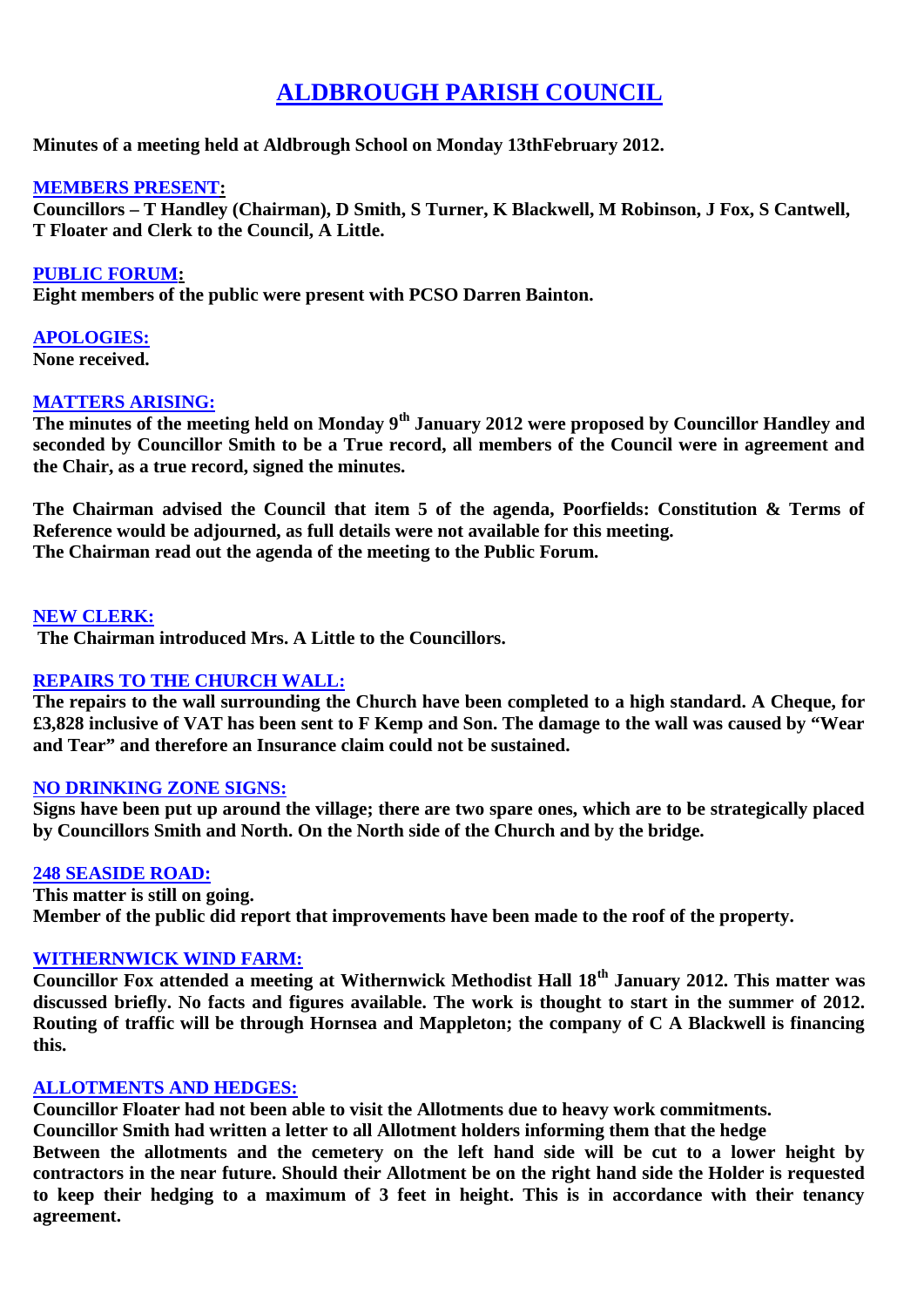## **NOTICE BOARD AT ST. BARTHOLOMEWS:**

**Councillor Turner reported that a donation had been sent to the Reverend Sylvia Rice-Oxley to help with the purchase of an external notice board.**

## **CONDITION OF ROAD AND DRAINS HORNSEA ROAD:**

**Councillor Robinson reported that the road had been cleaned but was now as bad again. Some of the drains had been cleared but others had been left. Councillor Robinson to email Matthew Grove at ERYC with reference to the situation. Enquires also to be made re drainage of surface water on the roads of the village.**

## **PLANNING APPLICATIONS DECISIONS:**

**Councillor Fox reported that a new application for the continued use of land at Ringbrough Farm for gas cylinders and erection of a security fence had been received. - Approved.**

**A new application for the boiler house/store at East Hill Barn, Hornsea Road –Approved.**

**Amendment received to the original plans at Whitehill –EON / Gas site.**

**Councillor North vacated the meeting at this point, whilst this matter was discussed.**

**Further information required as to the final position of the Caverns and it was proposed by Councillor Handley and seconded by Councillor Smith that an extension should be applied for on this Planning Application. The Proposal was carried, all in agreement. Councillor Smith to contact ERYC.**

**Councillor Handley to contact EON to join a Council meeting to explain the position of Well Heads. Councillor North invited to rejoin the meeting.**

**CORRESPONDENCE: the Chair read Crime statistics from Humberside Police.**

**Letter received regarding improvements to the Telephone Exchange –Approved.**

**Inspection of the Play Area received - report kept on record.**

**Letter received re Garden and Tree Services, further investigation needed.**

**Notification from ERYC ref: Coastal Change Pathfinder-Small Grants Fund – Coastal Officer to be contacted to attend Council Meeting to give presentation on Small Gants Fund and its accessibility for Aldbrough. Residents of Cliff Top to be consulted with their needs.**

**Letter received from Space Partnerships with reference to building affordable housing for Local Residents in and around Aldbrough. - A vote was taken and all were in favor of a letter been sent to the company expressing an interest in the development.**

**Notification from ERYC regarding Standards /Code of Conduct Training 2012 inviting The Clerk and two Councillors to attend –Attendees to be Clerk and Councillor Handley at present.**

**Planning Seminar – Rural England – Representative from the Council invited to attend at Parish Hall, Church Street, North Ferriby on 16th March at 10:00am.**

**Report re Mineral Extraction on DVD to be reviewed by Councillor North.**

**Email received from ERNCLLA with directive re Prayers at Council meetings – directive noted.**

#### **PARISH ACCOUNTS:**

**Awaiting Poorfield Account. Estimated interest 0.39pence**

**ANY OTHER BUSINESS: PCSO Bainton reported that the Cemetery had been visited on several occasions but had found no evidence of drinking taking place. Nottingham Road –Complainant re obstruction advised.**

**Councillor Floater reported that all the Grit Bins in the Village had been used during the severe weather conditions.**

**Councillor Cantwell had nothing to report with regard to the footpaths except there seemed to be an excessive amount of dog faeces. Discussion took place as to whether there was any thing else the Council could do to try and correct this problem. Proposed by M.Robinson and seconded by T Floater that an Information Notice should be posted advising the Public of the action they could take against persistent offenders (dog owners).**

**Councillor Blackwell had attended a meeting at the Gas Site where the position of the Well Heads had been pegged out making it easy to see where they would be positioned when the work was completed. When the building is complete they should not be visible.**